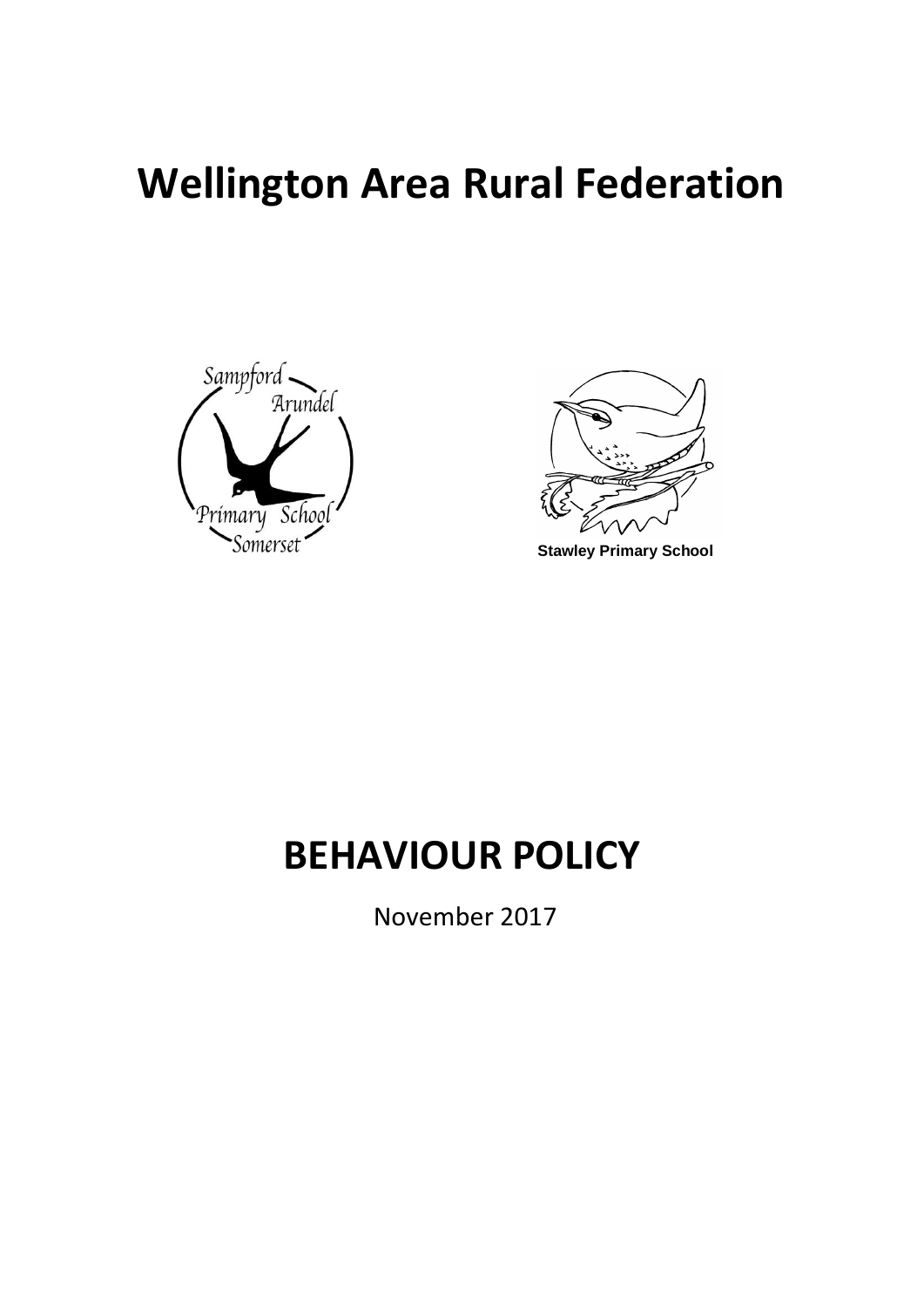### **Behaviour Policy**

#### **A Rationale**

In our schools we feel it is important to promote a caring and supportive environment to enable all members of the school community to feel secure and respected and therefore promote good behaviour in others. The development of personal qualities and social skills and the fostering of socially acceptable behaviour are an integral aspect of the school curriculum and therefore demand careful planning.

#### **B Aims**

We aim:

- to ensure that our procedures for disciplining pupils and managing behaviour are fair and equitable to pupils from all racial groups;
- to ensure consistency and care;
- to be fair and be seen to be fair;
- to treat all with respect;
- to have clear expectations and strategies to ensure they are met;
- to provide planned activities which motivate all to learn academically and socially.

#### **C Golden Rules**

These objectives for behaviour are derived from the aims listed above.

Rules for each school have been decided upon by the process of sharing, discussing and negotiation. Circle-Time sessions provide the ideal opportunity to encourage the personal development of children. Therefore, as and when the need arises, Circle-Time is used in class to clarify issues such as our 'Golden Rules' that children need to be aware of.

These rules reflect the aims of each of our schools. Rules are displayed in each classroom and are discussed and reviewed annually with the children. They are a teaching tool, which needs to be constantly reinforced and highlighted.

#### **Stawley Primary School's Golden Rules**

We will be consistent with the following:

- Always be friendly and caring with each other
- Respect others and their belongings
- Be polite and remember your manners: Please, Thank you, Sorry, Excuse me
- Move quietly around the school
- Be safe and play safe
- Always try your best at everything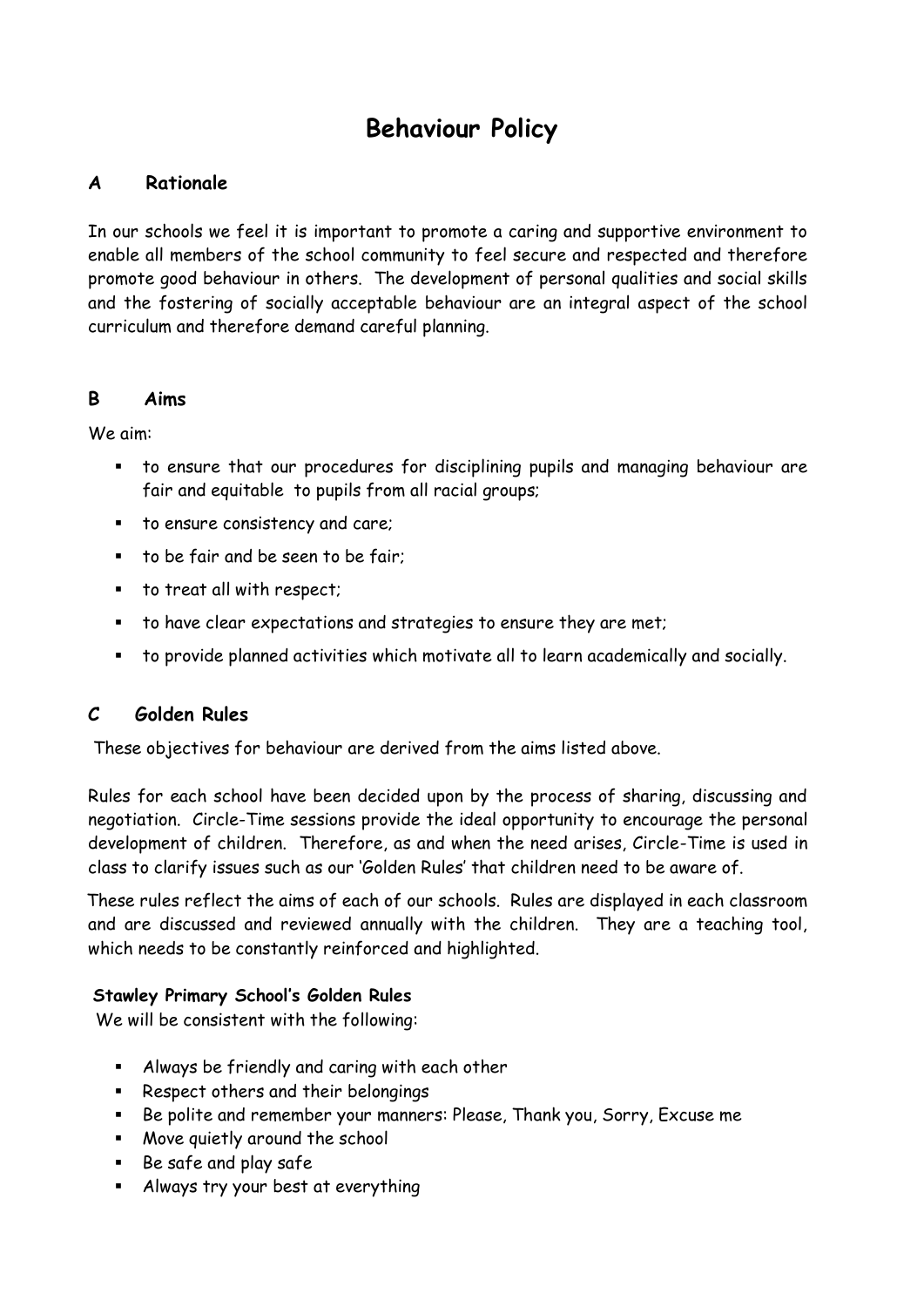#### **Sampford Arundel School's Golden Rules**

In Class 2:

- Be Considerate
- Be Sensible
- Be Polite
- Act Responsibly

In Class 1:

- Be Kind
- Do Our Best
- Remember everyone has the right to get on with their work without being disturbed

#### **D Incentives to Positive Behaviour**

If a child successfully applies the Golden Rules, this should be acknowledged. We believe the ideal incentives are the intrinsic rewards offered by:

- (i) warm relationships
- (ii) a stimulating curriculum
- (iii) positive role models

However, it is also important to have a reward system in place, which recognises all forms of social and academic achievement and effort. To ensure every child has the opportunity to experience success, we use the following as rewards.

In each level there is a variety of options, which can depend on age, need or pupil choice.

#### **Level One**

**Non-Verbal Praise:** Pats on the back, a touch on the shoulder, smiles, thumbs up and winks.

**Verbal Praise:** We believe that verbal praise is the most important factor in creating positive atmospheres, which will promote good behaviour. In our schools we strive to maintain a minimum of three positives to one negative ratio. Verbal praise can range from a word in the ear to a `public' recognition in class and should be related to the Golden Rules. It can also be given to and by everyone.

**Display:** Children's work is presented in such a way that it will be obvious to any visitor that we are proud of success whether it is in quantity or quality of effort.

**Marking Policy:** Within each class, the marking of children's work is used to build on success and encourage further progress by its comments.

Privileges or Jobs: Within each class there are `perks' as perceived by the children, e.g. cleaning the whiteboard, being 'Star of the Day'

**House/Merit Points, stickers and other incentives:** Each class has a system used to reward the children for good behaviour and good work. The design varies from class to class and from time to time, for example, 'Star of the Day' etc and is aimed at individual contribution to class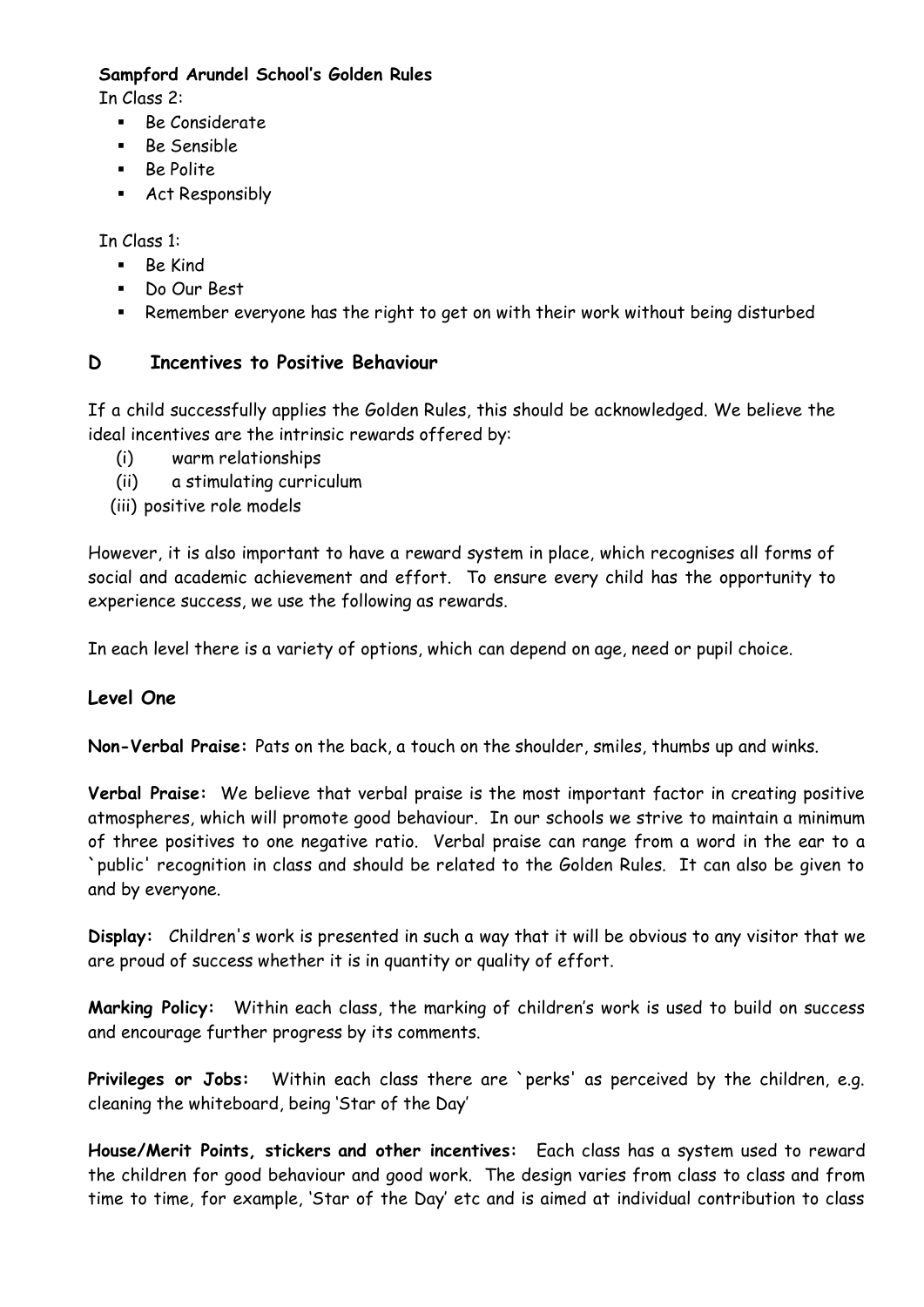behaviour rather than competition with other children.

In both schools children are placed in Houses and House or Merit Points are awarded by all staff. At Stawley School House Points are collected in weekly by 'House Captains' and a House Cup is presented in Assembly. At Sampford Arundel Merit Point totals are read out in a weekly celebration assembly and a running total for the year is displayed on the notice board.

**'Golden Time':** This is awarded to each child each week provided they have stuck to the 'Golden Rules' and have not lost any. Each class then chooses from a selection of appropriate educational activities during golden time.

If there is an outstanding contribution or a consistent period of effort a child may move to Level Two.

#### **Level Two**

**Sharing:** In recognition of a particular task or behaviour the pupil may share their success with others, for example:

- (i) the class
- (ii) the neighbouring class or teacher
- (iii) an available adult, governor etc.

The next level of sharing may be to the Head teacher or to the whole school at the Celebration Assembly on Friday.

At Stawley School the child's name will be put in the 'Book of Excellence' and a reason given for them appearing in there, by any member of staff. They will be invited to stand at the front, whilst their name will be read out, be given a Head teacher's Award Sticker and public recognition by the rest of the school. The child will have their name displayed on the weekly newsletter. The 'Book of Excellence' is on public display in the school's Entrance Hall. At Stawley School children may also have the opportunity to be appointed a monitor to assist staff. The expectations for the children's behaviour will be extremely high. Exceptional work may be included in the school's newsletter and it is planned to celebrate children's work on the school website.

At Sampford Arundel School children from each class are presented with Friday Star Certificates in front of the whole school during the weekly celebration assembly.

#### **Level Three**

At Stawley School the ultimate reward is receiving a 'Golden Leaf' Award. This means a child will have a leaf with their name displayed on the School's Golden Leaf Tree, be awarded a Golden Leaf Badge to wear and having a congratulatory letter sent by the Head teacher. These are awarded annually to one child in each class, and the Head teacher will not only describe the child's success but also offer to meet the parents to talk through the school's reasons for rewarding the pupil in this way.

At Levels Two and Three in particular there will be discussion with the pupil to ensure that the reward given will have the desired effect of promoting positive behaviour.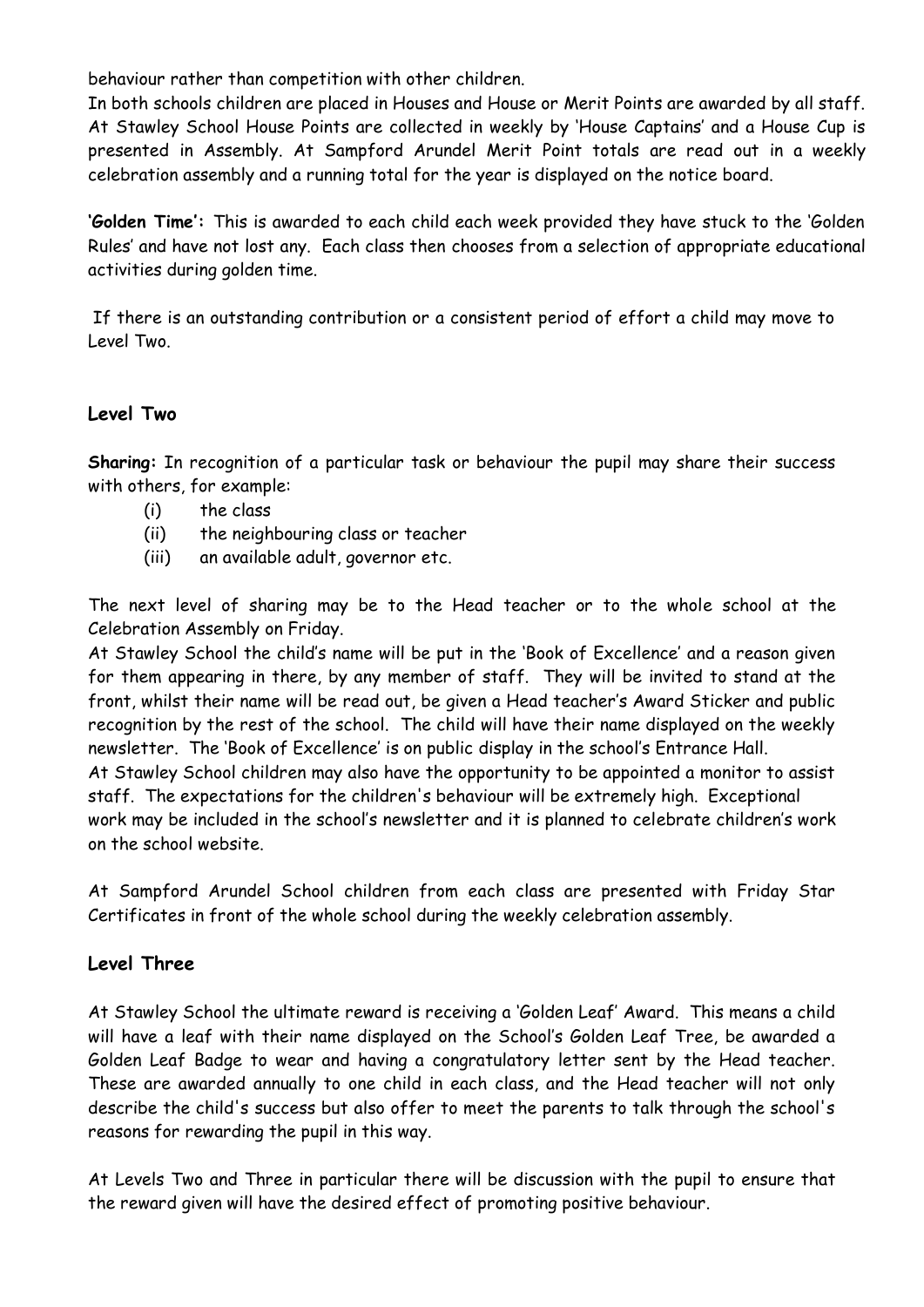#### **E Disincentives to Negative Behaviour**

If a child breaks any of the Golden Rules there will be a sanction. It is our belief that sanctions, consistently and firmly applied, will result in boundaries being clearly drawn and therefore good behaviour promoted. It is important to remember at all times to criticise and target the behaviour and not the child.

As with the incentives, there are different levels.

#### **Level One**

**Praise**: Praise those children sitting nearby showing appropriate behaviour in class.

**Non-Verbal:** A glare, shake of head, wag of the finger, a slow walk to the child, a hand placed on the shoulder.

**Verbal:**A reminder of the Golden Rules. At this stage it is hoped that this will be in a 1:1 situation, quietly without the rest of the class becoming distracted.

**Verbal Warning:** A clear concise message. `X', if you carry on with `Y' behaviour then `Z' will happen to you.

**Time Out:** A child is asked to move from their seat to another (if space available, a designated area), where they will have a clear explanation of the behaviour required for them to return to their original seat. The behaviour' may be the completion of task or a time period of appropriate action. The time limit is decided by the teacher using their professional judgement.

**Loss of Golden Time:** The loss of a proportion, or all, of the child's Golden Time may be withdrawn, the reason explained clearly for this action to the child. It might be possible to earn all, or part, of this time back depending on future behaviour.

#### **Level Two**

**Referral to Head:** Once a child is referred, the Head will decide an appropriate sanction from the possible list below:

- (i) child to work in another class for up to 30 minutes
- (ii) loss of free time
- (iii) loss of privilege
- (iv) written apology

The Head must ensure that the referrer has followed the sequence described in Level One and that the child appearing at their door is on the sanction route not the reward one!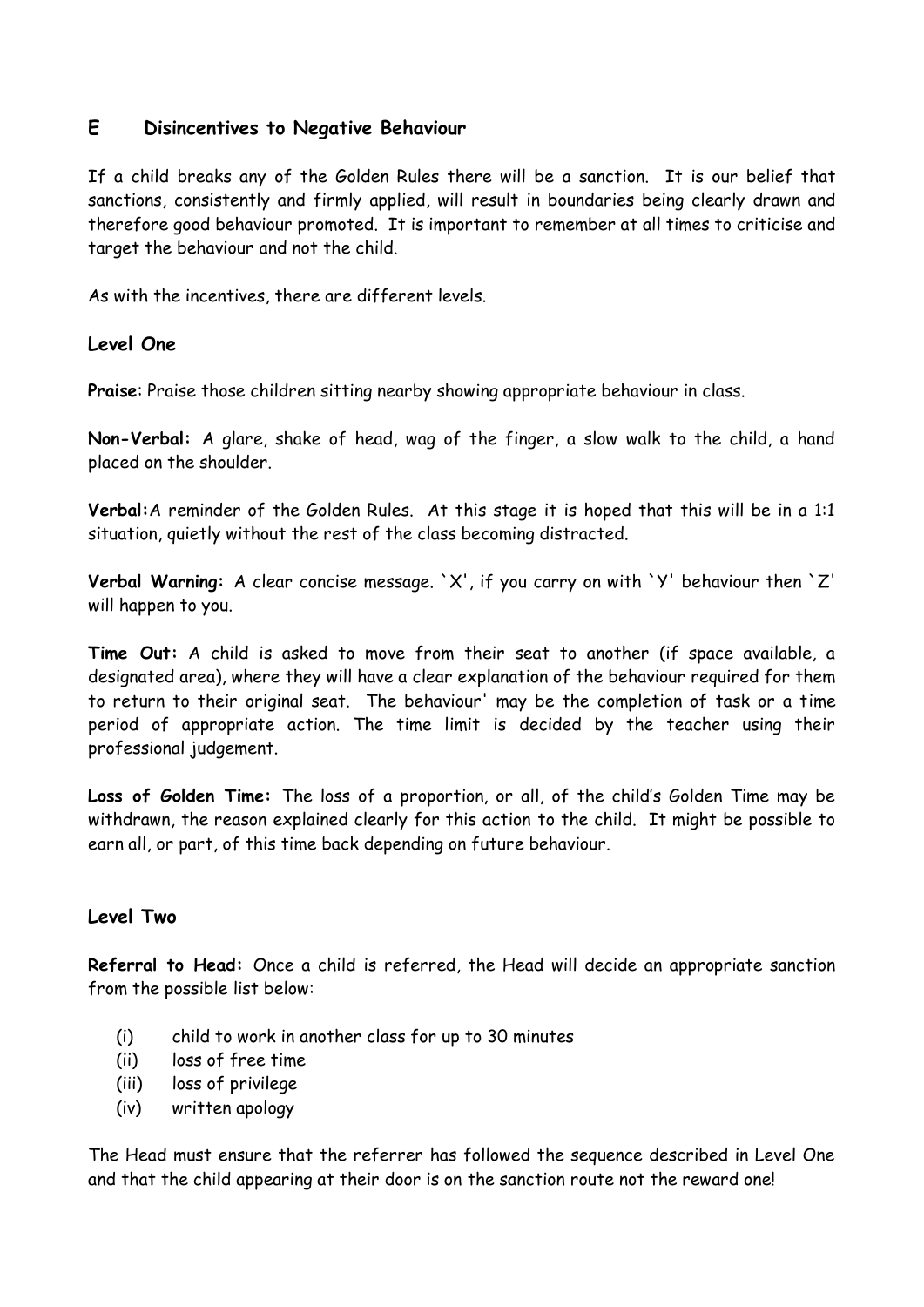#### **Fast Track**

For certain behaviours, a child will by-pass Level 1 and enter the sequence at Level 2. The referrer will do so when one or more of the following have been displayed:

- (i) serious fighting
- (ii) bullying behaviour including racism
- (iii) bad language (directed at an adult)
- (iv) defiance
- (v) damaging school or others' property

It is felt that due to the seriousness of these behaviours the parents will be contacted immediately at this stage.

#### **Level Three**

The Head may feel that the behaviour is so serious or so persistent that this may necessitate an internal exclusion where a child will be working away from the class for a day or a placement on the Somerset Special Needs process.

#### **Exclusion**

Exclusion is an extreme step and will only be taken in cases where;

a) long-term misbehaviour is not responding to the strategies and the safety and learning of others is being seriously hindered.

b) an incident of extreme seriousness has occurred and all parties need a short period to consider the best course of action.

Only the headteacher or acting headteacher has the power to exclude a pupil from school. The headteacher may exclude a pupil for one or more fixed periods or the headteacher may exclude a pupil permanently.

The Local Authority has published clear guidelines which will be followed in the event of a pupil being excluded , either for a fixed term or permanently. These guidelines cover the process, the parents' right of appeal and the role of the governing body's appeal panel.

#### **F Children 'Beyond'**

Very occasionally some children may be `beyond' normal incentives and sanction. They can often be confused with emotional or physical needs that have not been, or are not being met.